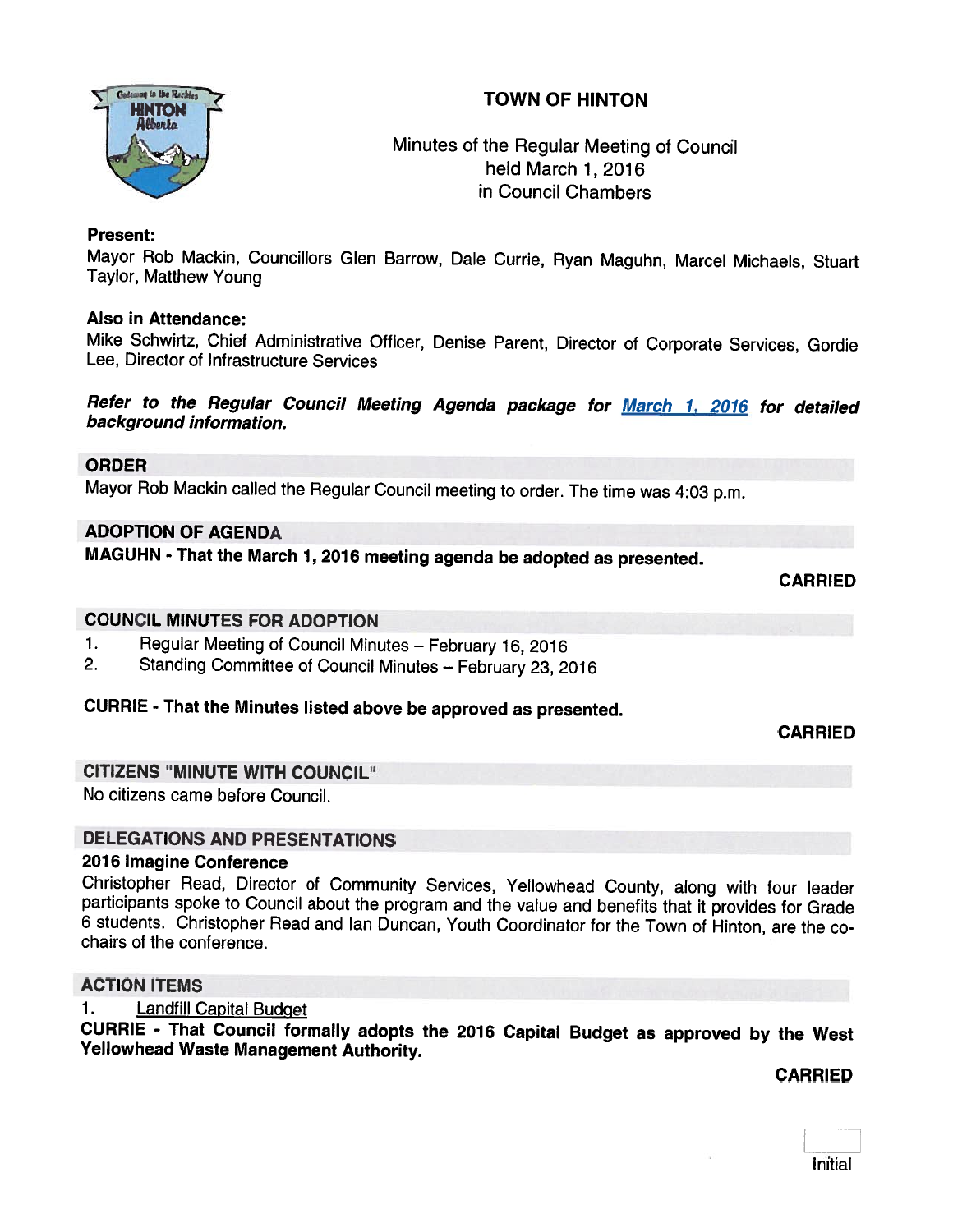# 2. Landfill Operating Budget

MICHAELS - That Council formally adopts the <sup>2016</sup> Operating Budget as recommended by the West Yellowhead Regional Waste Management Authority.

#### AMENDMENT:

TAYLOR — That Council recommend to the WYRWMA the removal of the Coordinator position from the 2016 Operating Budget. The control of the control of the control of the control of the control of the control of the control of the control of the control of the control of the control of the control of the contro

The vote followed on the main motion: That Council formally adopts the <sup>2016</sup> Operating Budget as recommended by the West Yellowhead Regional Waste Management Authority. CARRIED

3. Cell <sup>7</sup> Phase II Tender Award Liner Installation

BARROW - That Council award the Cell <sup>7</sup> Construction Phase II Liner Installation tender to Enviro-Pro Geosynthetics at <sup>a</sup> cost of \$479,783. CARRIED

4. Cell <sup>7</sup> Phase Ill Tender Award Earthworks and Piping BARROW - That Council award the Cell <sup>7</sup> Construction Phase Ill Earthworks and Piping tender to BTO Contracting Ltd. at <sup>a</sup> cost of \$157,725. CARRIED

5. Policy #103 — Senior Tax Rebate Program

MICHAELS - That Council approve Policy #103 — Senior Tax Rebate Program with the removal of paragraph 3.4 and rescind Policy #071. CARRIED

#### INFORMATION ITEMS

1. Council Information Package #1 and #2 for March 1, 2016.

YOUNG - That Council Information Packages #1 and # <sup>2</sup> for March 1, <sup>2076</sup> be accepted for information. CARRIED

# REPORTS FROM MAYOR, COUNCIL, CHIEF ADMINISTRATIVE OFFICER

1. Council Reporting (Training/Conferences/CEAC, Listening Teams, All Other Committees) Councillors reported on the various committees, meetings and activities they attended since the last Regular Council meeting and what they <sup>p</sup>lan on attending in the coming weeks.

2. Chief Administrative Officer Report

Chief Administrative Officer Mike Schwirtz provided an update on administrative matters.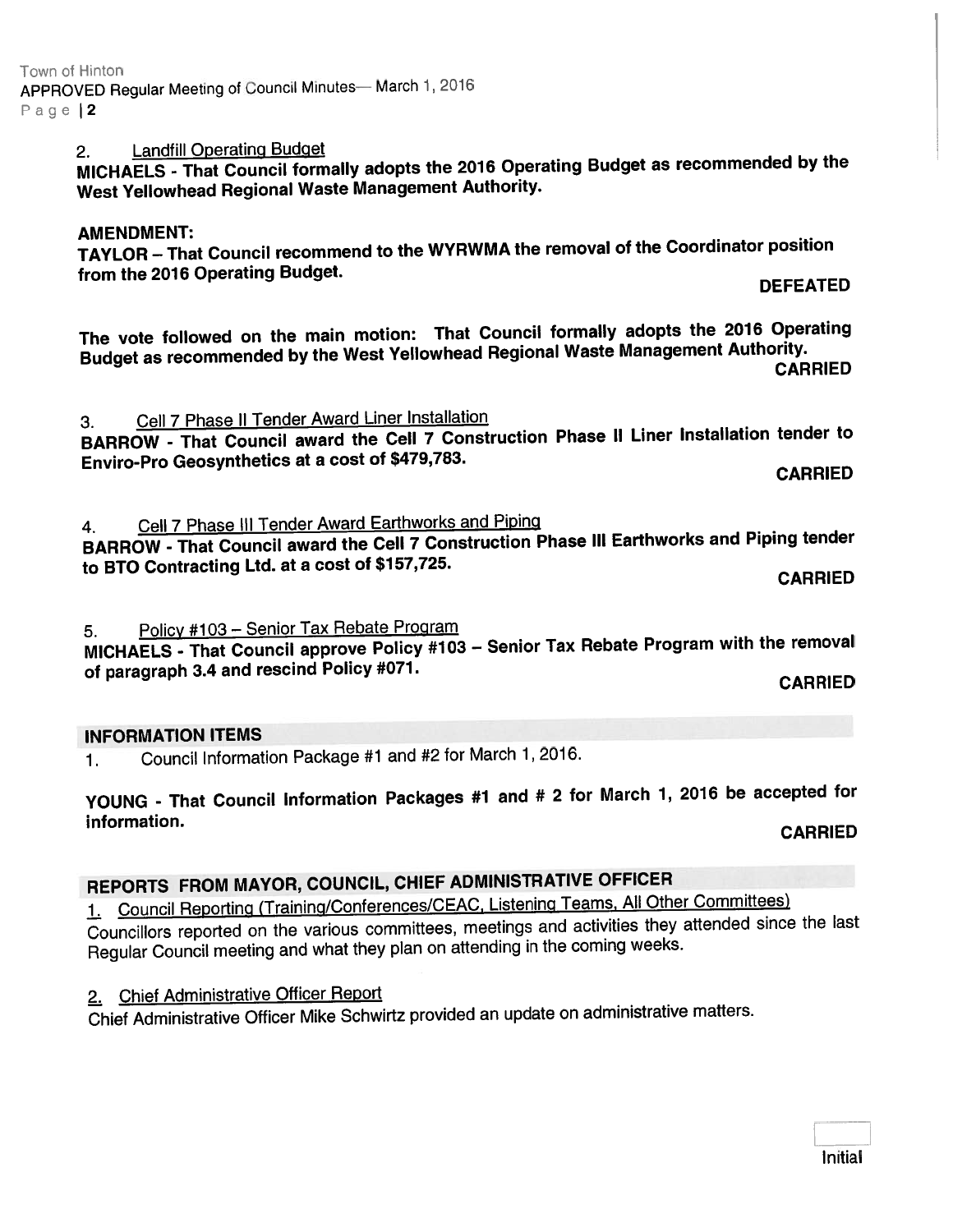Town of Hinton APPROVED Regular Meeting at Council Minutes— March 1,2016  $P$ age | 3

# ADJOURNMENT

BARROW -That the Regular Meeting of Council adjourn.

The time was 5:11 p.m.

**CARRIED** Try

**Mayor** 

Director of Corporate Services